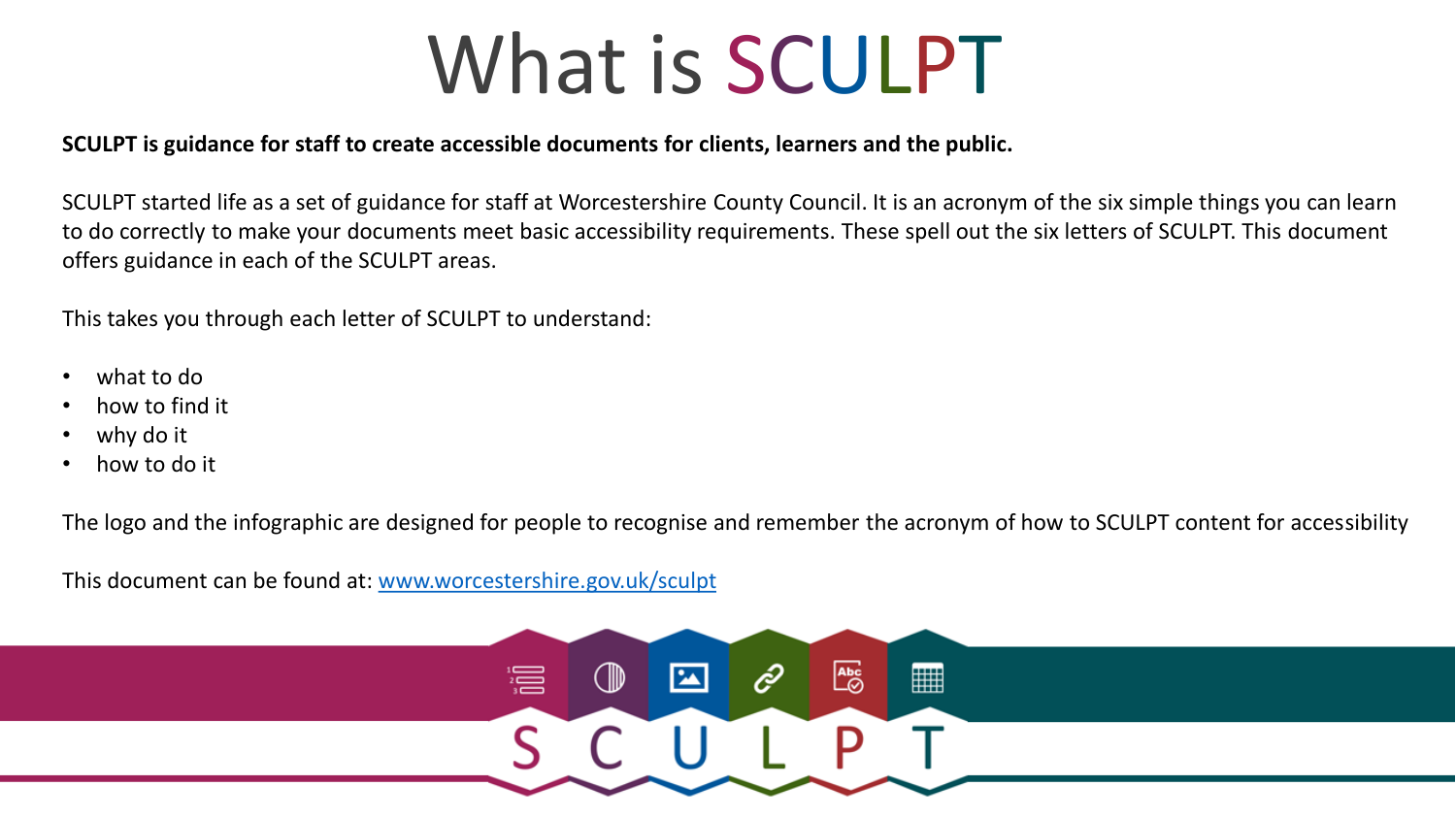#### The basic six things to consider when creating accessible information

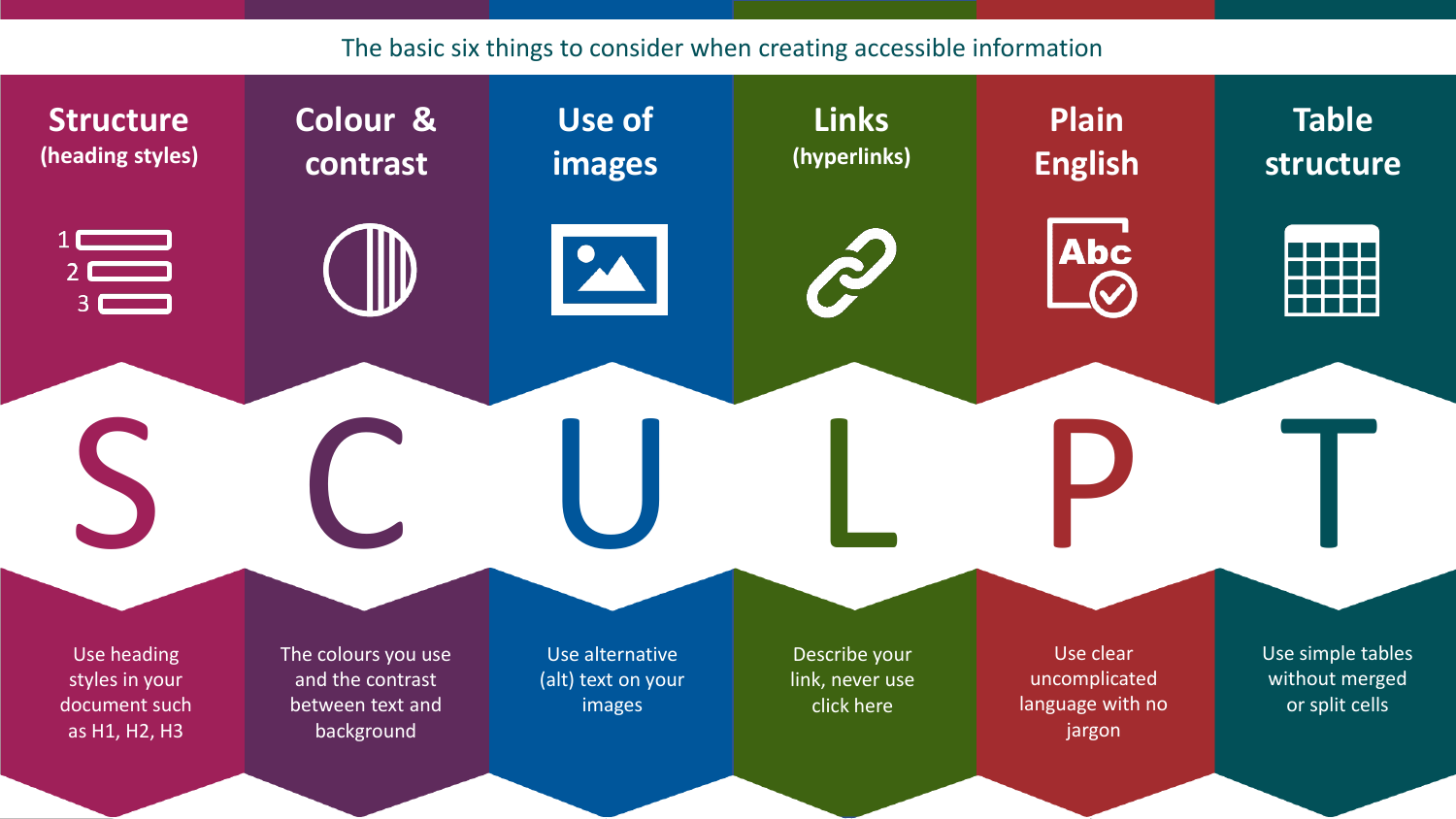| <b>Structure</b><br>(heading styles)                                                            | What to do                                                                                                                                                                                                           | How to find it                                                                                                                                                                                                                                                                                                                                       | Why do it                                                                                                                                                                                                                                                                                                                                                                                                                                                                    | How to do it                                                                                                                                                                                                                                                                                                |
|-------------------------------------------------------------------------------------------------|----------------------------------------------------------------------------------------------------------------------------------------------------------------------------------------------------------------------|------------------------------------------------------------------------------------------------------------------------------------------------------------------------------------------------------------------------------------------------------------------------------------------------------------------------------------------------------|------------------------------------------------------------------------------------------------------------------------------------------------------------------------------------------------------------------------------------------------------------------------------------------------------------------------------------------------------------------------------------------------------------------------------------------------------------------------------|-------------------------------------------------------------------------------------------------------------------------------------------------------------------------------------------------------------------------------------------------------------------------------------------------------------|
| $\begin{array}{c}\n1 \quad \text{---} \\ 2 \quad \text{---} \\ 3 \quad \text{---}\n\end{array}$ | In Word use the built-<br>in headings and<br>styles<br>In PowerPoint create<br>a reading order for<br>content in your slides<br>Website designers<br>use headings and<br>styles to structure<br>and organise content | Heading styles are in<br>the <b>Home tab</b> on the<br>ribbon in Microsoft<br>Word. Using these<br>you can add a<br>heading.<br>In PowerPoint you<br>can use the 'bring to<br>front' and 'send to<br>back' options to<br>create a reading<br>order. You can then<br>check the reading<br>order by using the<br>tab key to tab<br>through the content | To make it easier for screen<br>readers to read your<br>documents in a logical order<br>Organize the information in<br>your Word documents into<br>small chunks with headings<br>and sub-headings. Ideally,<br>each heading would include<br>only a few paragraphs so the<br>information is better<br>organised as well as easier to<br>read and understand.<br>In PowerPoint a screen<br>reader reads through<br>content using the reading<br>order. This also works when a | Apply built-in<br>heading styles<br>To check that the<br>order of headings<br>you have added are<br>logical, you can use<br>the navigation pane<br>in Word.<br>Video: Improve<br>accessibility in Word<br>with heading styles<br><b>Video: Creating slide</b><br>in PowerPoint with<br>accessible structure |
|                                                                                                 |                                                                                                                                                                                                                      | order in each slide                                                                                                                                                                                                                                                                                                                                  | PowerPoint is saved as a PDF<br>Content adapted from Microsoft Office: Make your Word documents accessible to people with disabilities                                                                                                                                                                                                                                                                                                                                       | and reading order                                                                                                                                                                                                                                                                                           |

Video: Creating slides in PowerPoint with [accessible structure](https://support.office.com/en-us/article/video-create-more-accessible-slides-794fc5da-f686-464d-8c29-1c6ab8515465)  and reading order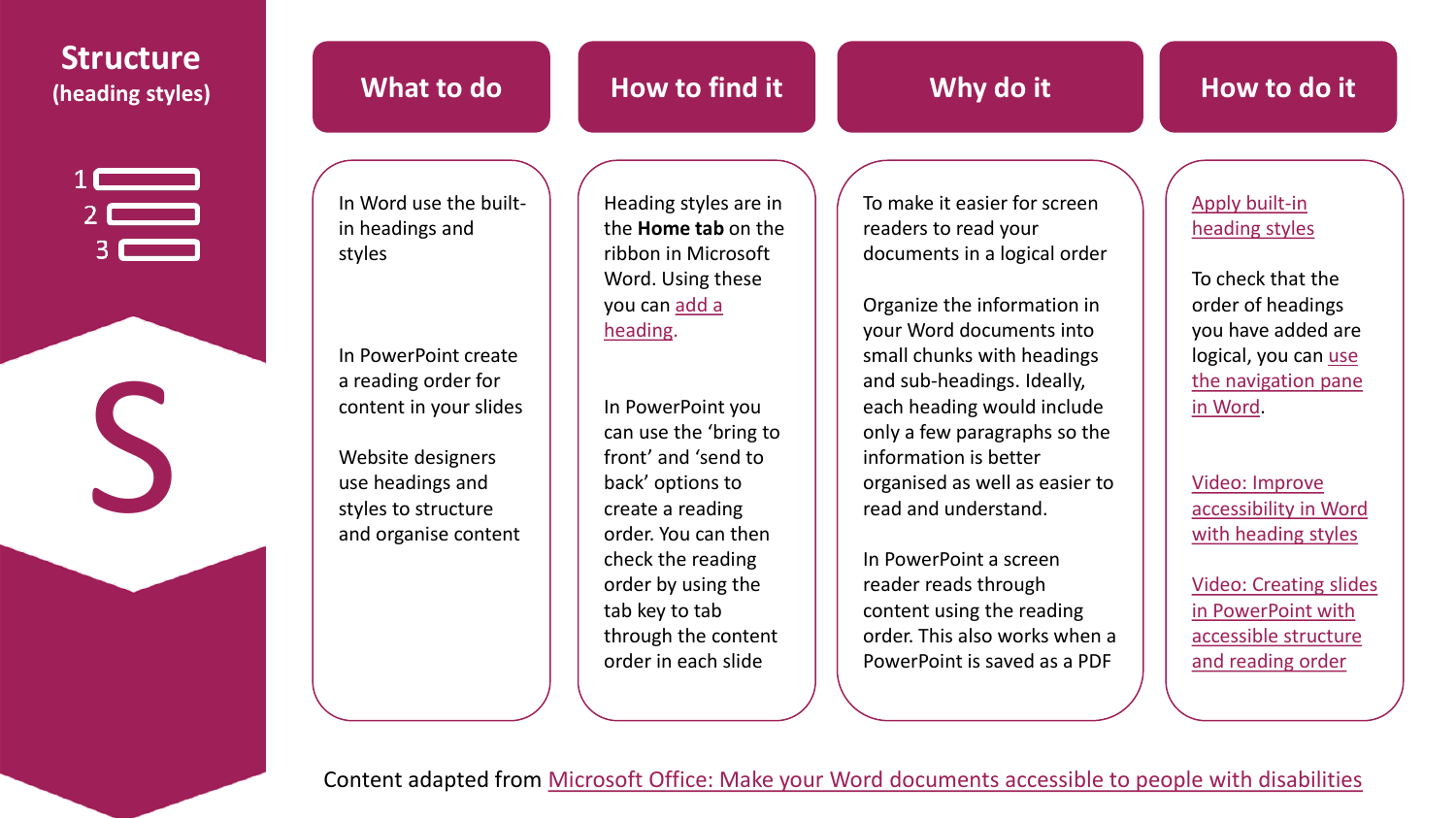| <b>Colour and</b><br>contrast | What to do                                                                                                                                    | How to find it                                                                                                                                                                                                | Why do it                                                                                                                                                                                                                                                                                                      | How to do it                                                                                                                                                                                                            |
|-------------------------------|-----------------------------------------------------------------------------------------------------------------------------------------------|---------------------------------------------------------------------------------------------------------------------------------------------------------------------------------------------------------------|----------------------------------------------------------------------------------------------------------------------------------------------------------------------------------------------------------------------------------------------------------------------------------------------------------------|-------------------------------------------------------------------------------------------------------------------------------------------------------------------------------------------------------------------------|
|                               | Ensure that colour is<br>not the only means<br>of conveying<br>information.<br>Use sufficient<br>contrast for text and<br>background colours. | To find insufficient<br>colour contrast, use<br>the <b>Accessibility</b><br>Checker.<br>You can also look for<br>text in your<br>document that's hard<br>to read or to<br>distinguish from the<br>background. | People who are blind, have<br>low vision, or are colour-<br>blind might miss out on the<br>meaning conveyed by<br>colours alone so use other<br>distinguishing factors too.<br>If your document has a high<br>level of contrast between<br>text and background, more<br>people can see and use the<br>content. | Use accessible text<br>colour<br>Use accessible text<br>format<br><b>Tools for checking</b><br>colour and contrast<br><b>Google Chrome</b><br><b>NoCoffee Vision</b><br>Simulator<br><b>Colour Contrast</b><br>Analyser |

Content adapted from [Microsoft Office: Make your Word documents accessible to people with disabilities](https://support.office.com/en-us/article/make-your-word-documents-accessible-to-people-with-disabilities-d9bf3683-87ac-47ea-b91a-78dcacb3c66d?ui=en-US&rs=en-US&ad=US)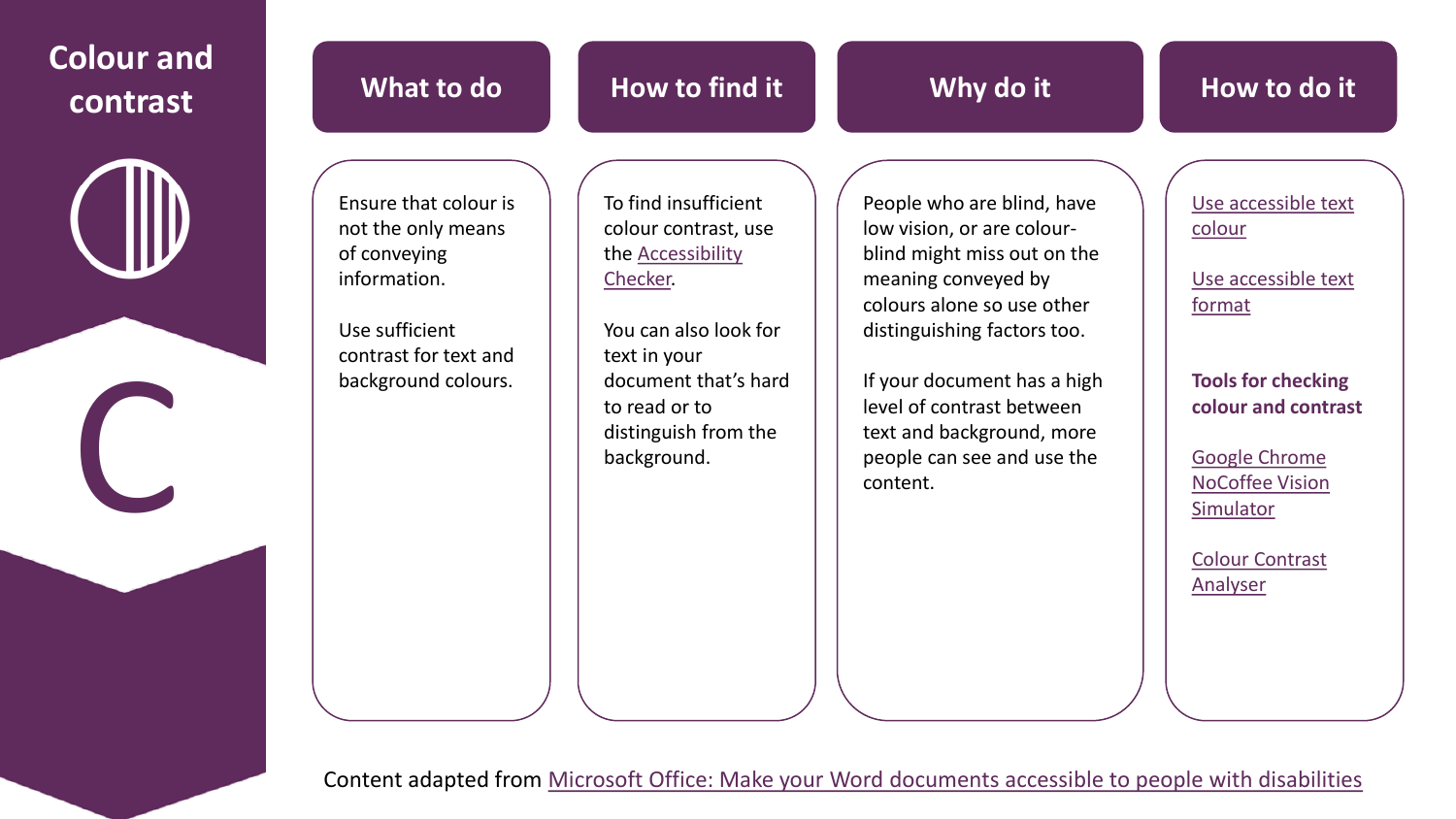## **Use of images What to do**



U

## **How to find it**

**Why do it**

Include alternative text (alt text) with all visuals.

Visual content includes pictures, SmartArt graphics, shapes, groups, charts, embedded objects, ink, and videos.

To find any missing alt text, use the [Accessibility Checker.](https://support.office.com/en-us/article/improve-accessibility-with-the-accessibility-checker-a16f6de0-2f39-4a2b-8bd8-5ad801426c7f#picktab=windows)

Alt text is used to provide an alternative description of the image for those people who are unable to view it. This may include people with visual impairments who use screen readers as well as people using text only browsers. This is also useful if the image fails to load properly.

Avoid using text in images as the sole method of conveying important information. If you must use an image with text in it, repeat that text in the document.

[Add alt text to visuals](https://support.office.com/en-us/article/make-your-word-documents-accessible-to-people-with-disabilities-d9bf3683-87ac-47ea-b91a-78dcacb3c66d?ui=en-US&rs=en-US&ad=US#bkmk_winaltvisuals) in Office 365

[Add alt text to visuals](https://support.office.com/en-us/article/make-your-word-documents-accessible-to-people-with-disabilities-d9bf3683-87ac-47ea-b91a-78dcacb3c66d?ui=en-US&rs=en-US&ad=US#bkmk_winaltvisuals2019) in Office 2019

[Add alt text to visuals](https://support.office.com/en-us/article/make-your-word-documents-accessible-to-people-with-disabilities-d9bf3683-87ac-47ea-b91a-78dcacb3c66d?ui=en-US&rs=en-US&ad=US#bkmk_winaltvisuals2016) in Office 2016

Video: Improve [accessibility with alt](https://support.office.com/en-us/article/video-improve-accessibility-with-alt-text-9c57ee44-bb48-40e3-aad4-7647fc1dba51?ui=en-US&rs=en-US&ad=US) text

Video: Improve [image accessibility in](https://support.office.com/en-us/article/video-improve-image-accessibility-in-powerpoint-2e7fdfc4-1fa5-4092-be4b-8a4ca592197c?ui=en-US&rs=en-US&ad=US) **PowerPoint** 

Content adapted from [Microsoft Office: Make your Word documents accessible to people with disabilities](https://support.office.com/en-us/article/make-your-word-documents-accessible-to-people-with-disabilities-d9bf3683-87ac-47ea-b91a-78dcacb3c66d?ui=en-US&rs=en-US&ad=US)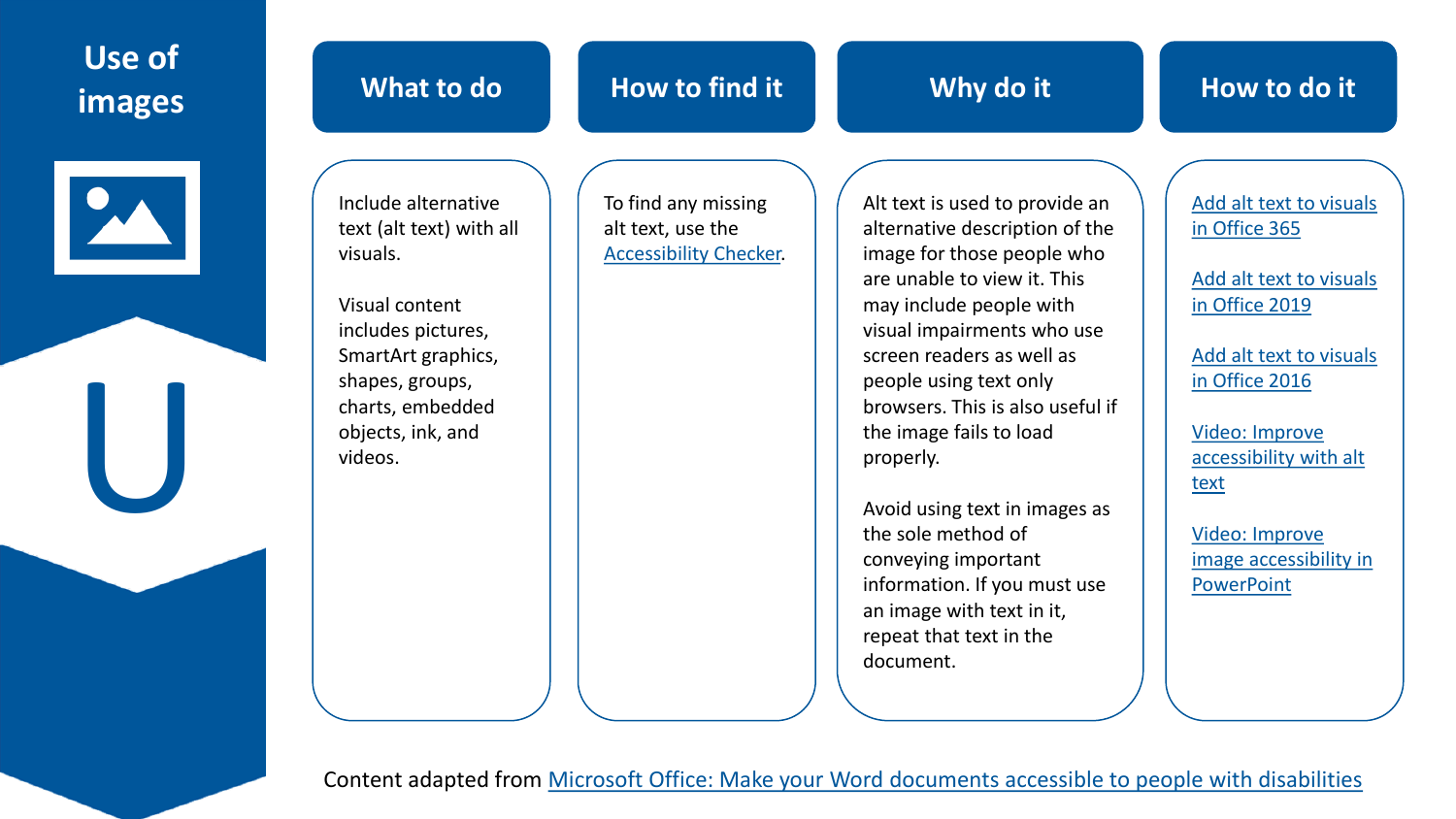| <b>Links</b><br>(hyperlinks) | What to do                                          | How to find it                                                                                                                                                                              | Why do it                                                                                                                                                                                                                                                                                                                                                                                                                                          | How to do it                                                                     |
|------------------------------|-----------------------------------------------------|---------------------------------------------------------------------------------------------------------------------------------------------------------------------------------------------|----------------------------------------------------------------------------------------------------------------------------------------------------------------------------------------------------------------------------------------------------------------------------------------------------------------------------------------------------------------------------------------------------------------------------------------------------|----------------------------------------------------------------------------------|
|                              | Add meaningful<br>hyperlink text and<br>ScreenTips. | Instead of using 'Click<br>here', include the<br>title of the page your<br>are linking to.<br>You can also add<br>ScreenTips that<br>appear when your<br>cursor hovers over a<br>hyperlink. | People who use screen<br>readers sometimes just scan<br>the list of links in a document<br>or web page.<br>Links would then be read on<br>their own and out of context<br>away from the full text. This<br>means links need to be given<br>a clear and accurate title<br>about where the link is going<br>to.<br>Do not use 'click here'<br>Content adapted from Microsoft Office: Make your Word documents accessible to people with disabilities | Add hyperlink text<br>and ScreenTips<br><b>Video: Create</b><br>accessible links |
|                              |                                                     |                                                                                                                                                                                             |                                                                                                                                                                                                                                                                                                                                                                                                                                                    |                                                                                  |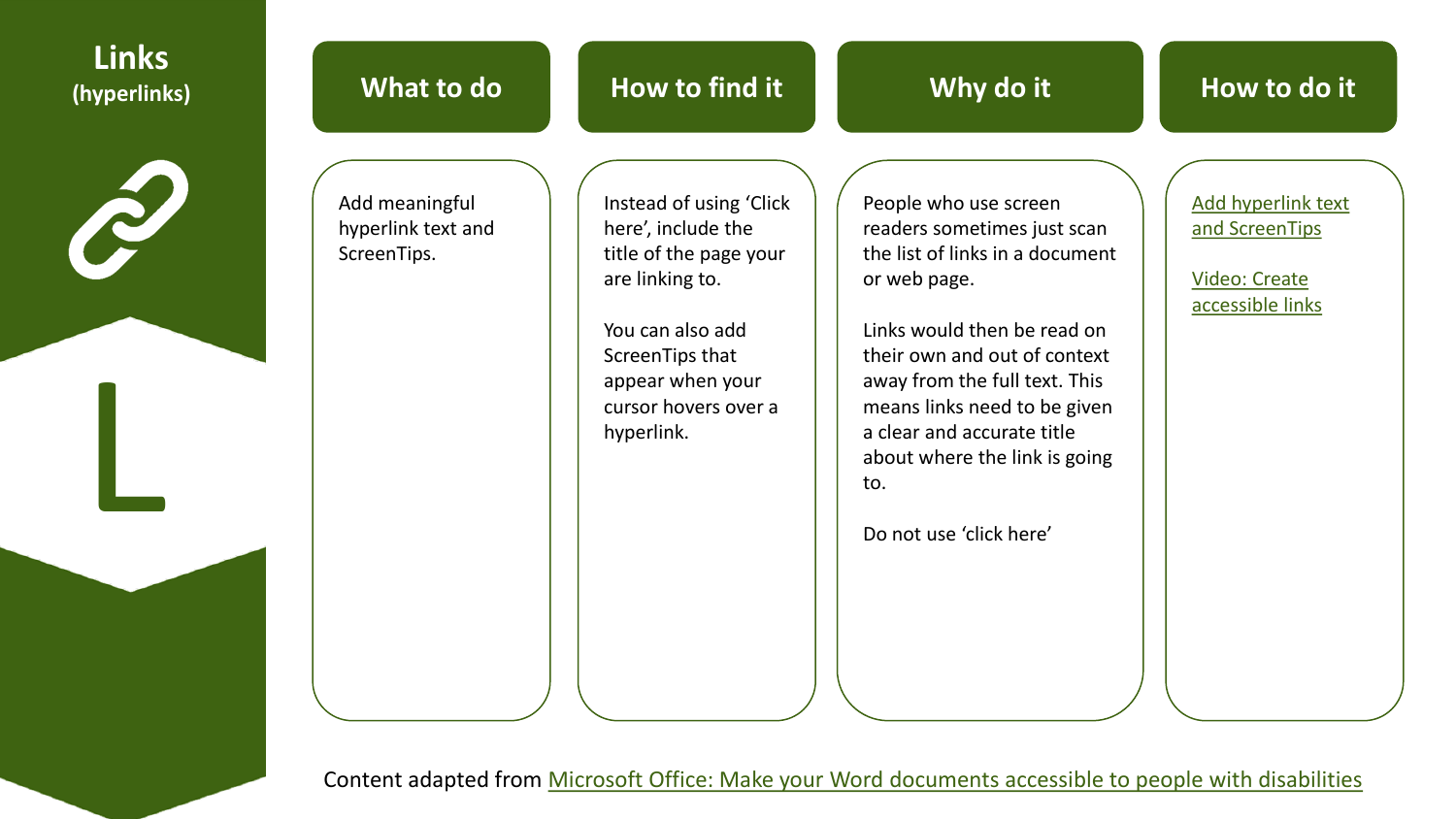| <b>Plain</b><br><b>English</b> | What to do                                                                                                                                                                                                                                             | How to find it                                                                                                     | Why do it                                                                                                                                                                                              | How to do it                                                              |
|--------------------------------|--------------------------------------------------------------------------------------------------------------------------------------------------------------------------------------------------------------------------------------------------------|--------------------------------------------------------------------------------------------------------------------|--------------------------------------------------------------------------------------------------------------------------------------------------------------------------------------------------------|---------------------------------------------------------------------------|
| <b>Abc</b>                     | Try to avoid using<br>long overly complex<br>language, such as<br>jargon, unexplained<br>acronyms and long<br>words.<br>Make sure you have<br>written with the<br>reader in mind and<br>with the right tone of<br>voice, that is clear<br>and concise. | Tip: To check if your<br>text makes sense and<br>is clear to understand<br>read it out loud or to<br>someone else. | Complex language can be<br>very difficult for some<br>people, especially where<br>English is not their first<br>language or for those with<br>learning difficulties or<br>reduced cognitive abilities. | <b>Plain English</b><br>Campaign<br>PDF: How to write in<br>plain English |
|                                |                                                                                                                                                                                                                                                        |                                                                                                                    |                                                                                                                                                                                                        |                                                                           |

Content adapted from **Plain English Campaign**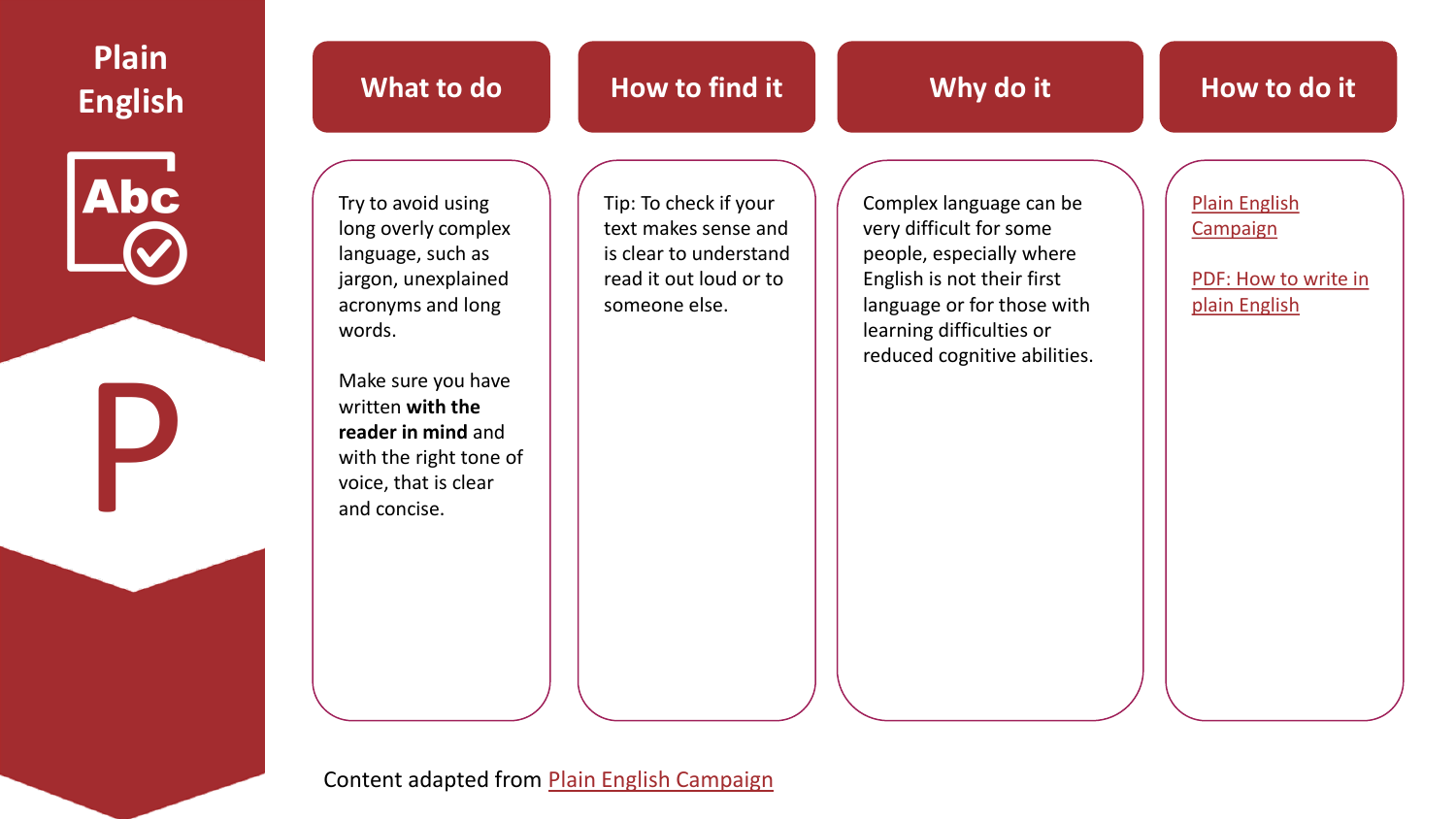## **Table structure**



T

| What to do                                                 | How to find it                                                                                                | Why do it                                                                                                    | How to do it                              |
|------------------------------------------------------------|---------------------------------------------------------------------------------------------------------------|--------------------------------------------------------------------------------------------------------------|-------------------------------------------|
| Use a simple table<br>structure, and use<br>column headers | To make sure that<br>tables don't contain<br>split cells, merged                                              | Badly created tables can<br>cause difficulties for screen<br>readers or for those tabbing                    | Use table headers<br><b>Video: Create</b> |
|                                                            | cells, or nested<br>tables, use the<br><b>Accessibility Checker.</b>                                          | through information on a<br>web page or a document.<br>If a table is nested within                           | accessible tables in<br>Word              |
|                                                            | You can also visually<br>scan your tables to<br>check that they don't<br>have any completely<br>blank rows or | another table or if a cell is<br>merged or split, the screen<br>reader can't provide helpful<br>information. |                                           |
|                                                            | columns.                                                                                                      | Blank cells in a table could<br>also mislead a screen reader                                                 |                                           |

Content adapted from [Microsoft Office: Make your Word documents accessible to people with disabilities](https://support.office.com/en-us/article/make-your-word-documents-accessible-to-people-with-disabilities-d9bf3683-87ac-47ea-b91a-78dcacb3c66d?ui=en-US&rs=en-US&ad=US)

into thinking that there is nothing more in the table.

Screen readers also use header information to

identify rows and columns.